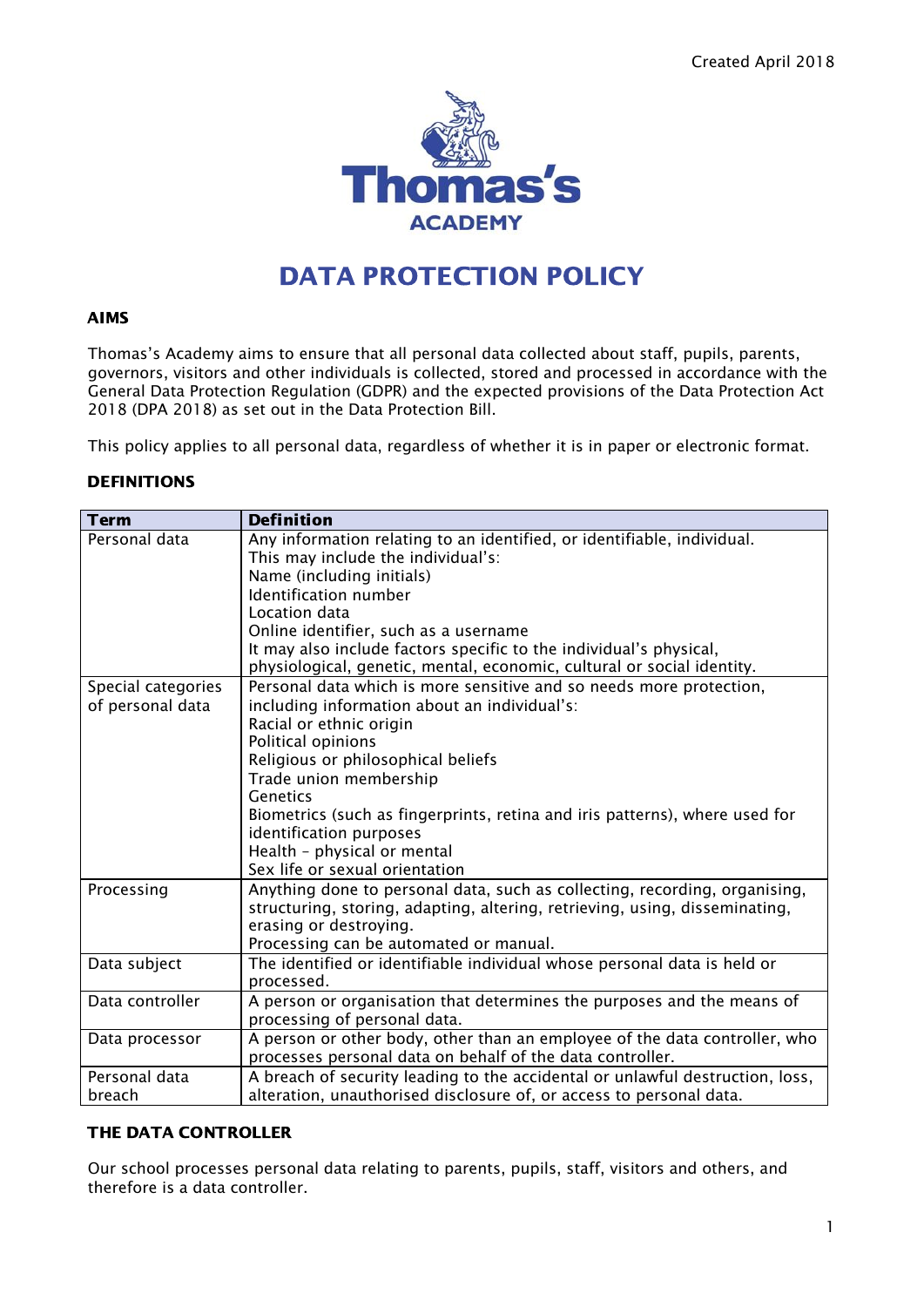The school is registered as a data controller with the Information Commissioner's Office (ICO) and will renew this registration annually or as otherwise legally required.

## ROLES AND RESPONSIBILITIES

This policy applies to all staff employed by our school, and to external organisations or individuals working on our behalf. Members of staff who do not comply with this policy may face disciplinary action.

#### Governors

The Governors have overall responsibility for ensuring that our school complies with all relevant data protection obligations.

## The Data Protection Officer

The school's Data Protection Officer is Clare James, Deputy Head, who is responsible for overseeing the implementation of this policy, monitoring our compliance with data protection law, and developing related policies and guidelines where applicable.

Our Data Protection Officer will work as part of the Thomas's London Day Schools Privacy and Compliance Team (P&C Team). Together, they will provide an annual report of their activities directly to the TLDS Principals which will also be shared with the Academy Governors and, where relevant, provide advice and recommendations on school data protection issues.

The Data Protection Officer and the Head Teacher will act as the first point of contact for individuals whose data the school processes, and for the ICO.

The P&C Team is led by the Personnel Manager and IT Director and are contactable via e-mail at [compliance@thomas-s.co.uk](mailto:compliance@thomas-s.co.uk) or by calling 03333 212 337.

The Privacy and Compliance Team consists of:

| HR Lead:             | Christine Tuck, Personnel Manager            |
|----------------------|----------------------------------------------|
| IT Lead:             | Michael Swart, Director of IT                |
| Battersea:           | Nicola Diggle, Director of Admissions        |
| Clapham              | Viki Stanton, Operations Manager             |
| Fulham:              | Catherine Mangan, Digital Lead               |
| Kensington:          | Nathalie Renou, Designated Safeguarding Lead |
| Kindergarten:        | Katharyn Ballantine, Headmistress            |
| Academy:             | Clare James, Deputy Head                     |
| Principal's Liaison: | Joanna Copland, Vice Principal               |
|                      |                                              |

#### Head

The Academy Head Teacher acts as the representative of the data controller on a day-to-day basis.

## All staff

Members of staff are responsible for:

- Collecting, storing and processing any personal data in accordance with this policy
- Informing the school of any changes to their personal data, such as a change of address
- Contacting the Data Protection Officer in the following circumstances:
	- o With any questions about the operation of this policy, data protection law, retaining personal data or keeping personal data secure
	- o If they have any concerns that this policy is not being followed
	- o If they are unsure whether or not they have a lawful basis to use personal data in a particular way
	- o If they need to rely on or capture consent, draft a privacy notice, deal with data protection rights invoked by an individual, or transfer personal data outside the European Economic Area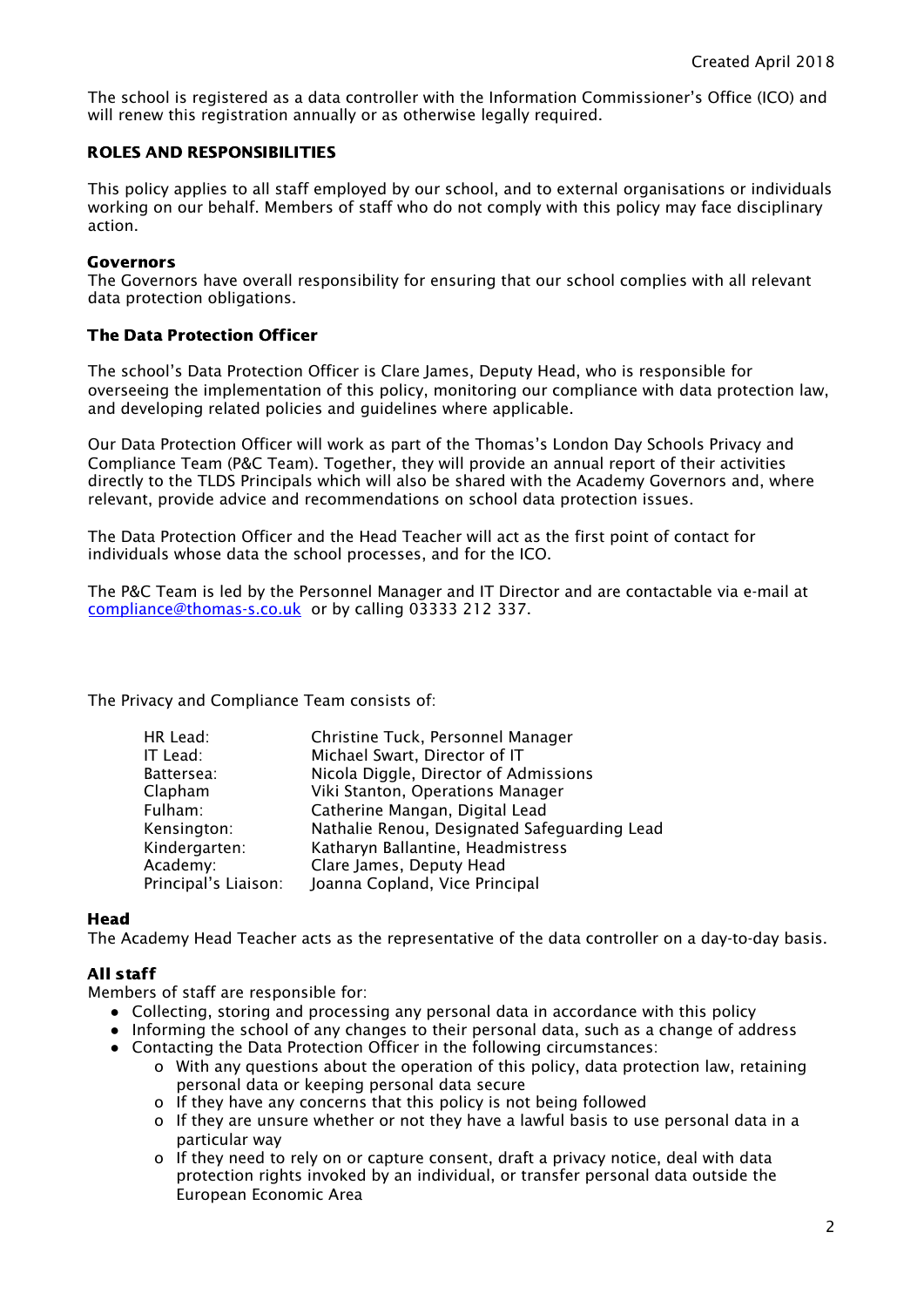- o If there has been a data breach
- o Whenever they are engaging in a new activity that may affect the privacy rights of individuals
- o If they need help with any contracts or sharing personal data with third parties.

## DATA PROTECTION PRINCIPLES

The GDPR is based on data protection principles that our school must comply with. The principles say that personal data must be:

- Processed lawfully, fairly and in a transparent manner
- Collected for specified, explicit and legitimate purposes
- Adequate, relevant and limited to what is necessary to fulfil the purposes for which it is processed
- Accurate and, where necessary, kept up to date
- Kept for no longer than is necessary for the purposes for which it is processed
- Processed in a way that ensures it is appropriately secure
- This policy sets out how the school aims to comply with these principles.

## **PROCEDURES**

## 1. COLLECTING PERSONAL DATA

## Lawfulness, fairness and transparency

We will only process personal data where we have one of 6 'lawful bases' (legal reasons) to do so under data protection law:

- The data needs to be processed so that the school can fulfil a contract with the individual, or the individual has asked the school to take specific steps before entering into a contract
- The data needs to be processed so that the school can comply with a legal obligation
- The data needs to be processed to ensure the vital interests of the individual e.g. to protect someone's life
- The data needs to be processed so that the school can perform a task in the public interest, and carry out its official functions
- The data needs to be processed for the legitimate interests of the school or a third party (provided the individual's rights and freedoms are not overridden)
- The individual (or their parent/carer when appropriate in the case of a pupil) has freely given clear consent.

For special categories of personal data, we will also meet one of the special category conditions for processing which are set out in the GDPR and Data Protection Act 2018.

Individuals are provided with a copy of our Privacy Policy which details our purposes for processing personal data. The privacy policy is also available on the school website.

#### Limitation, minimisation and accuracy

We will only collect personal data for specified, explicit and legitimate reasons. We will explain these reasons to the individuals when we first collect their data.

If we want to use personal data for reasons other than those given when we first obtained it, we will inform the individuals concerned before we do so, and seek consent where necessary.

Staff must only process personal data where it is necessary in order to do their jobs.

When staff no longer need the personal data they hold, they must ensure it is deleted or anonymised. This will be done in accordance with the school's record retention management policy.

## 2. SHARING PERSONAL DATA

We will not normally share personal data with anyone else, but may do so where:

- There is an issue with a pupil or parent/carer that puts the safety of our staff at risk
- We need to liaise with other agencies we will seek consent as necessary before doing this
- Our suppliers or contractors need data to enable us to provide services to our staff and pupils – for example, IT companies. When doing this, we will: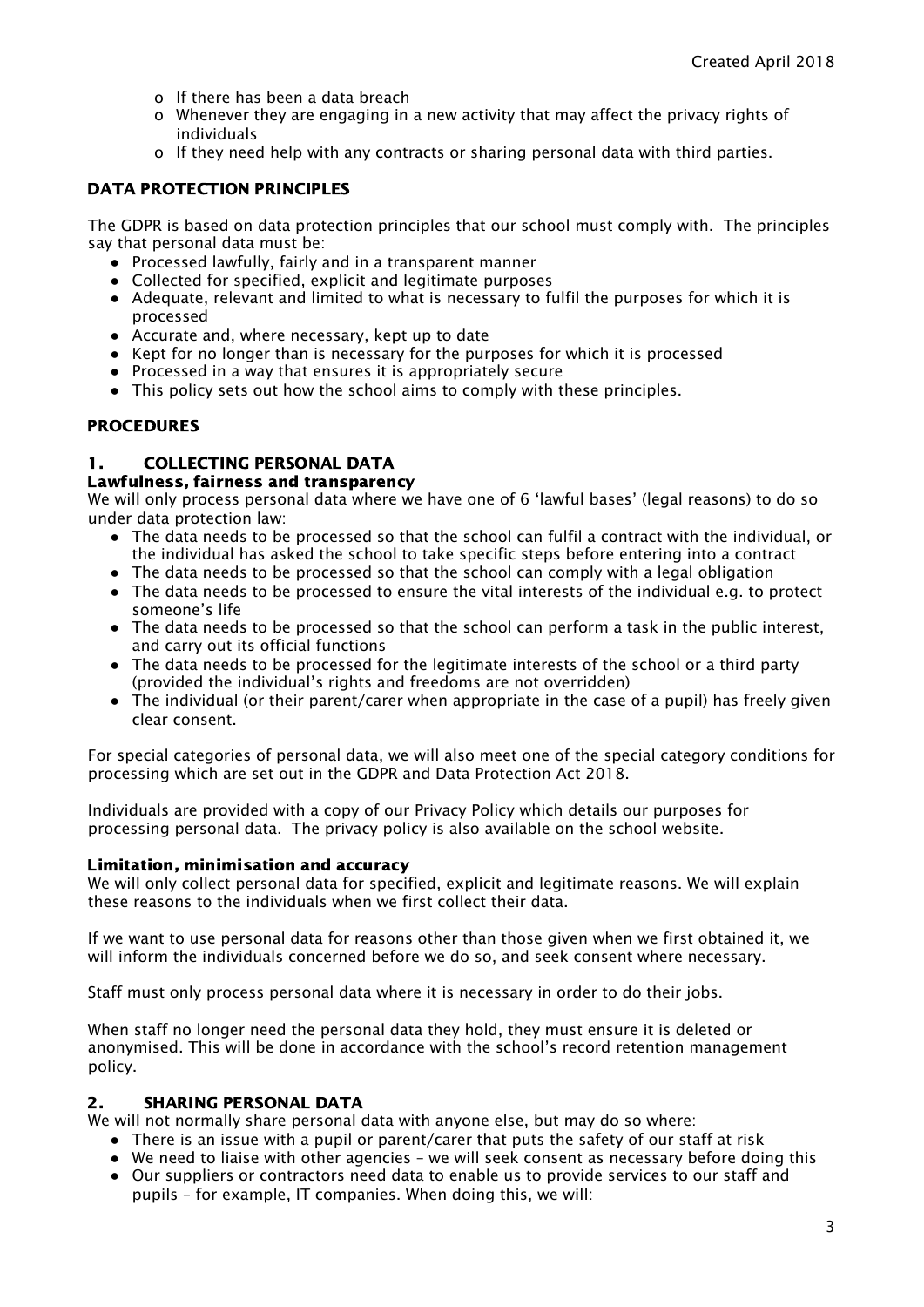- $\circ$  only appoint suppliers or contractors which can provide sufficient guarantees that they comply with data protection law
- $\circ$  establish a data sharing agreement with the supplier or contractor, either in the contract or as a standalone agreement, to ensure the fair and lawful processing of any personal data we share
- $\circ$  only share data that the supplier or contractor needs to carry out their service, and information necessary to keep them safe while working with us.

We will also share personal data with law enforcement and government bodies where we are legally required to do so, including for:

- The prevention or detection of crime and/or fraud
- The apprehension or prosecution of offenders
- The assessment or collection of tax owed to HMRC
- In connection with legal proceedings
- Where the disclosure is required to satisfy our safeguarding obligations
- Research and statistical purposes, as long as personal data is sufficiently anonymised or consent has been provided.

We may also share personal data with emergency services and local authorities to help them to respond to an emergency situation that affects any of our pupils or staff.

Where we transfer personal data to a country or territory outside the European Economic Area, we will do so in accordance with data protection law.

## 3. SUBJECT ACCESS REQUESTS AND OTHER RIGHTS OF INDIVIDUALS Subject access requests

Individuals have a right to make a 'subject access request' to gain access to personal information that the school holds about them. This includes:

- Confirmation that their personal data is being processed
- Access to a copy of the data
- The purposes of the data processing
- The categories of personal data concerned
- Who the data has been, or will be, shared with
- How long the data will be stored for, or if this isn't possible, the criteria used to determine this period
- The source of the data, if not the individual
- Whether any automated decision-making is being applied to their data, and what the significance and consequences of this might be for the individual

Subject access requests must be submitted in writing by email to the Head Teacher. They should include:

- Name of individual
- Correspondence address
- Contact number and email address
- Details of the information requested

If any member of staff receives a subject access request they must immediately forward it to the Head Teacher.

#### Children and subject access requests

Personal data about a child belongs to that child, and not the child's parents or carers.

Pupils can make subject access request for their own personal data provided that, in the reasonable opinion of the school, they have sufficient maturity to understand the request they are making. This is generally considered to be age 13 and above although this will depend on both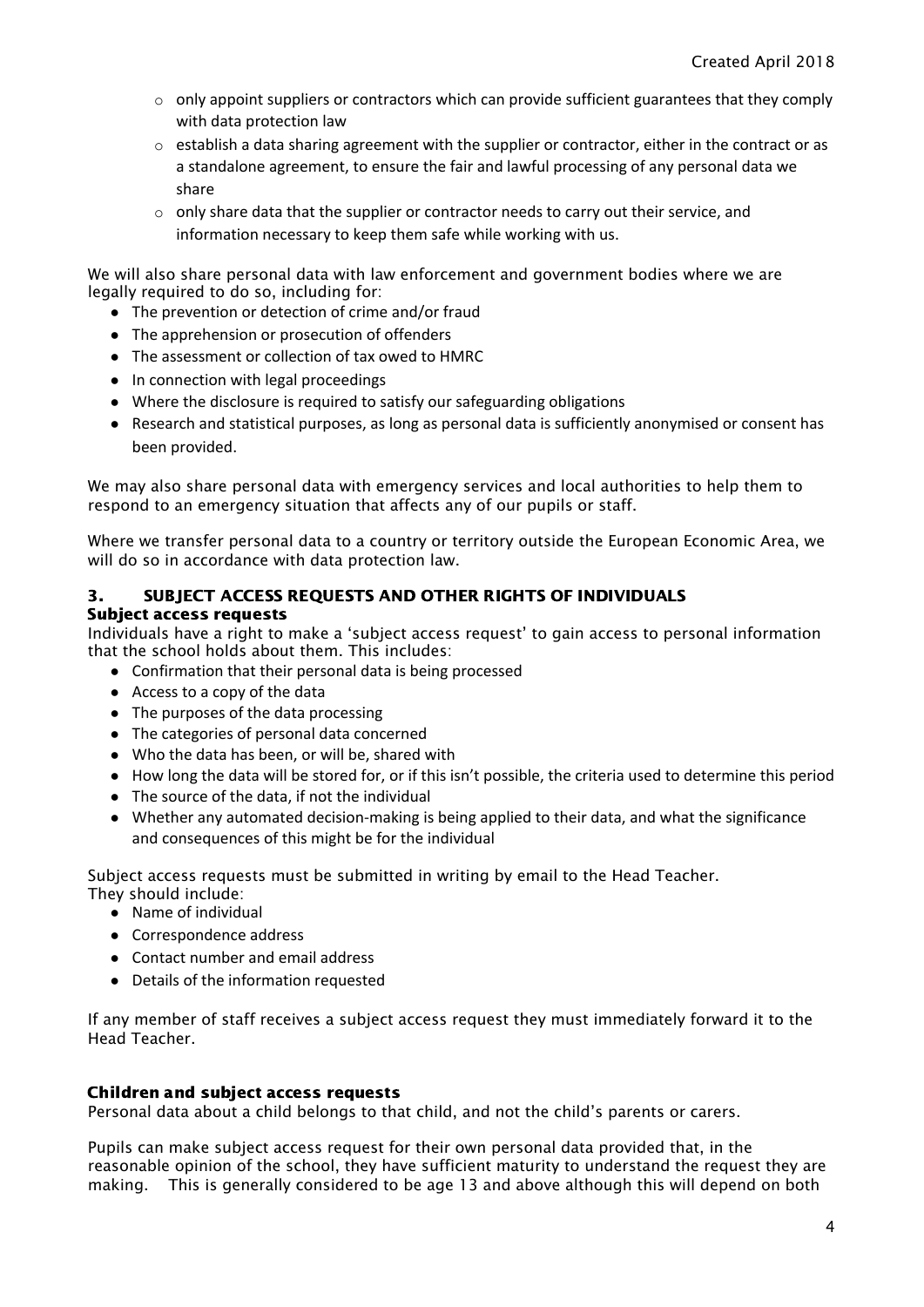the child and the personal data requested, including any relevant circumstances at home. Slightly younger children may also be sufficiently mature to have a say in this decision.

Parents can make a request with respect to their child's data where the child is not considered mature enough to understand their rights over their own data.

The pupil's ability to understand their rights will always be judged on a case-by-case basis.

#### Responding to subject access requests

When responding to subject access requests, we will follow the procedure set out in Appendix 1.

#### Other data protection rights of the individual

In addition to the right to make a subject access request (see above), and to receive information when we are collecting their data about how we use and process it (see section 6), individuals also have the right to:

- Withdraw their consent to processing at any time (where consent is the lawful reason for processing)
- Ask us to rectify, erase or restrict processing of their personal data, or object to the processing of it (in certain circumstances)
- Prevent use of their personal data for direct marketing
- Challenge processing which has been justified on the basis of public interest
- Request a copy of agreements under which their personal data is transferred outside of the European Economic Area
- Object to decisions based solely on automated decision making or profiling (decisions taken with no human involvement, that might negatively affect them)
- Prevent processing that is likely to cause damage or distress
- Be notified of a data breach in certain circumstances
- Make a complaint to the ICO
- Ask for their personal data to be transferred to a third party in a structured, commonly used and machine-readable format (in certain circumstances)

Individuals should submit any request to exercise these rights to the Head Teacher. If staff receive such a request, they must immediately forward it to the Head Teacher.

#### 4. PARENTAL REQUESTS TO SEE THE EDUCATIONAL RECORD

Any requests to see a child's educational record should be made in writing to the Head Teacher.

## 5. BIOMETRIC RECOGNITION SYSTEMS

Should the school decide to introduce a biometric recognition system: where staff members or other adults use these systems, we will obtain their consent before they first take part in it, and provide alternative means of accessing the relevant service if they object. Staff and other adults can also withdraw consent at any time, and the school will delete any relevant data already captured.

#### 6. CCTV

We use CCTV in various locations around the school site to ensure it remains safe. We will adhere to the ICO's code of practice for the use of CCTV.

We do not need to ask individuals' permission to use CCTV, but we make it clear where individuals are being recorded. Security cameras are clearly visible and accompanied by prominent signs explaining that CCTV is in use.

Please see the CCTV policy for further information about the CCTV system.

#### 7. PHOTOGRAPHS AND VIDEOS

Information relating to this can be found in our Personal Devices and Photography Policy.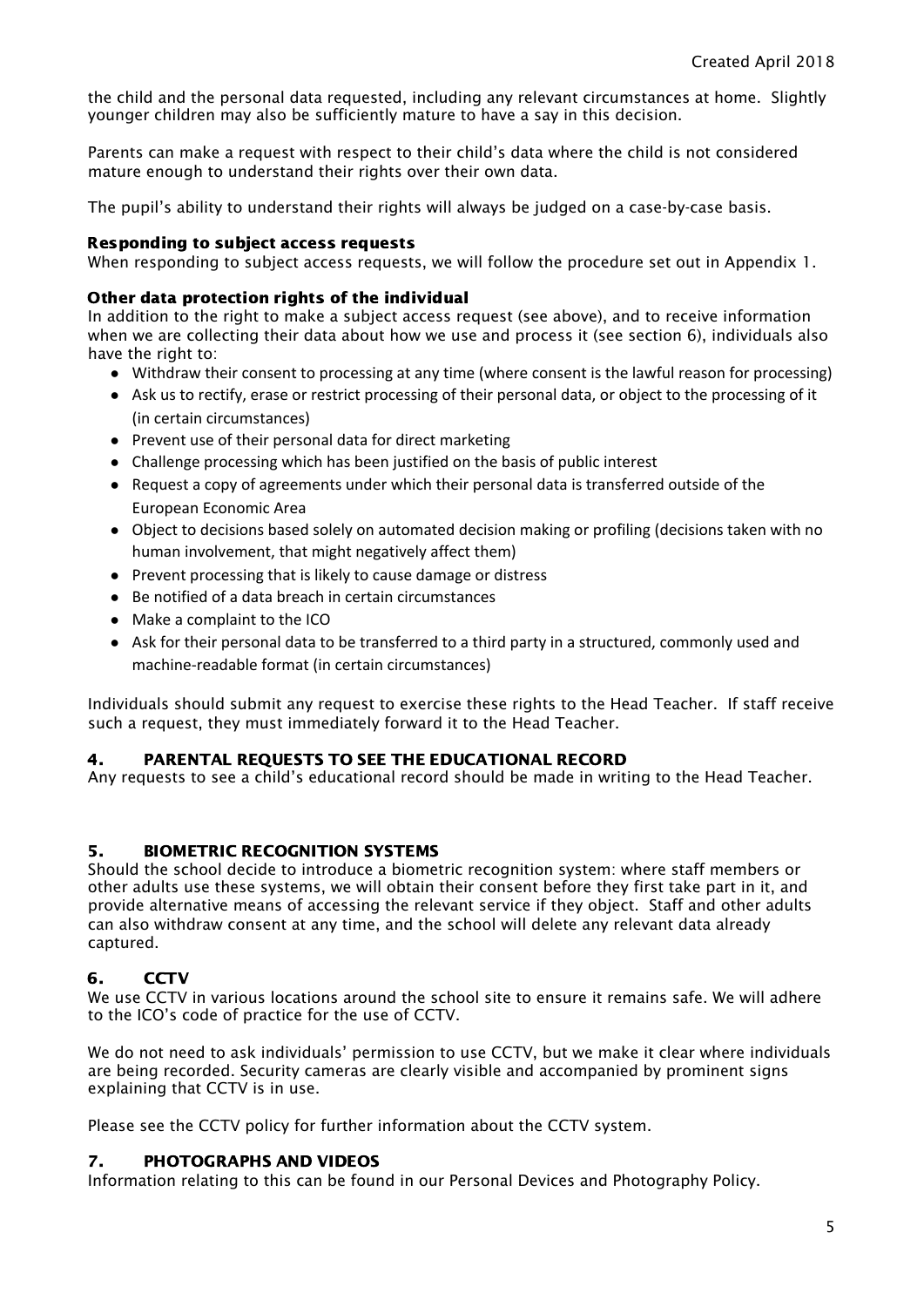## 8. DATA PROTECTION BY DESIGN AND DEFAULT

We will put measures in place to show that we have integrated data protection into all of our data processing activities, including:

- Appointing a Data Protection Officer and a P&C Team ensuring they have the necessary resources to fulfil their duties and where required we will seek assistance/advice from external advisors
- Only processing personal data that is necessary for each specific purpose of processing, and always in line with the data protection principles set out in relevant data protection law (see section 5)
- Completing data privacy impact assessments (DPIA) where the school's processing of personal data presents a high risk to rights and freedoms of individuals, and when introducing new technologies. All completed DPIA's will be reviewed and signed off by the P&C Team. Completed DPIA's will be held centrally and with the P&C Team and will be reviewed as and when required. A DPIA form is located at Appendix 2.
- Integrating data protection into internal documents including this policy, any related policies and privacy notices
- Regularly training members of staff on data protection law, this policy, any related policies and any other data protection matters; we will also keep a record of attendance
- Regularly conducting reviews and audits to test our privacy measures and make sure we are compliant
- Maintaining records of our processing activities, including:
	- $\circ$  For the benefit of data subjects, making available the name and contact details of our school P&C Team and all information we are required to share about how we use and process their personal data (via our privacy notices)
	- $\circ$  For all personal data that we hold, maintaining an internal record of the type of data, data subject, how and why we are using the data, any third-party recipients, how and why we are storing the data, retention periods and how we are keeping the data secure

## 9. DATA SECURITY AND STORAGE OF RECORDS

We will protect personal data and keep it safe from unauthorised or unlawful access, alteration, processing or disclosure, and against accidental or unlawful loss, destruction or damage. In particular:

- Paper-based records and portable electronic devices, such as laptops and hard drives that contain personal data are kept under lock and key when not in use
- Papers containing confidential personal data will not be left anywhere where there is general access
- Where personal information needs to be taken off site, staff sign it in and out from the school office
- Passwords that are at least 8 characters long containing letters and numbers are used to access school computers, laptops and other electronic devices. Staff and pupils are reminded to change their passwords at regular intervals
- Encryption software is used to protect all portable devices and removable media, such as laptops and USB devices
- Where we need to share personal data with a third party, we carry out due diligence and take reasonable steps to ensure it is stored securely and adequately protected (see section 7)

## 10. DISPOSAL OF RECORDS

Personal data that is no longer needed will be disposed of securely. Personal data that has become inaccurate or out of date will also be disposed of securely, where we cannot or do not need to rectify or update it.

For example, we will shred or incinerate paper-based records, and overwrite or delete electronic files. We may also use a third party to safely dispose of records on the school's behalf. If we do so,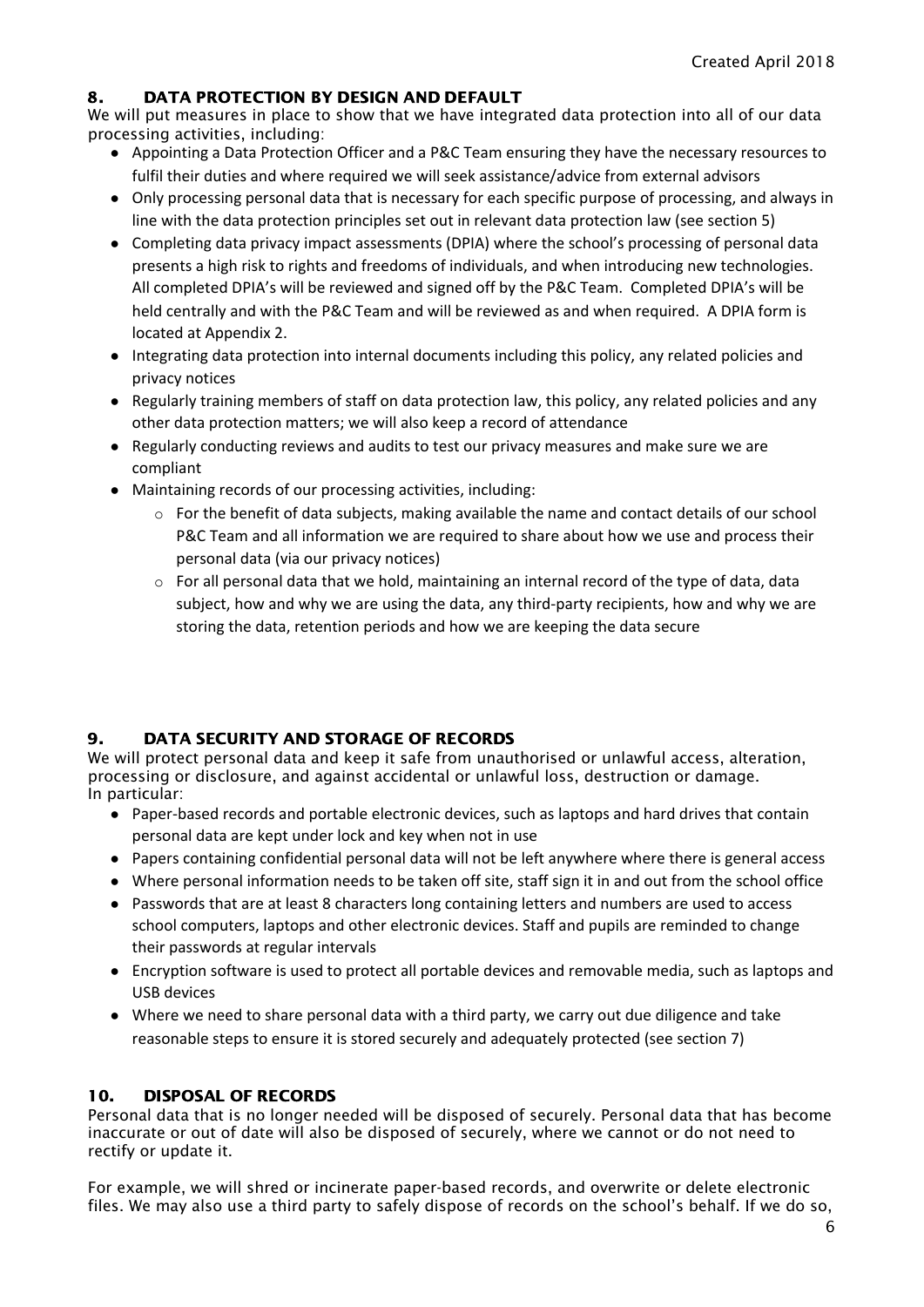we will require the third party to provide sufficient guarantees that it complies with data protection law.

## 11. PERSONAL DATA BREACHES

The school will make all reasonable endeavours to ensure that there are no personal data breaches. In the unlikely event of a suspected data breach, we will follow the procedure set out in Appendix 3. When appropriate, we will report the data breach to the ICO within 72 hours.

## **TRAINING**

All staff and governors are provided with data protection training as part of their induction process. Data protection will also form part of continuing professional development, where changes to legislation, guidance or the school's processes make it necessary.

#### MONITORING ARRANGEMENTS

The Data Protection Officer is responsible for monitoring and reviewing this policy in association with the P&C Team.. This policy will be reviewed and updated if necessary when the Data Protection Bill receives royal assent and becomes law (as the Data Protection Act 2018) – if any changes are made to the bill that affect our school's practice. Otherwise, this policy will be reviewed annually.

## LEGISLATION AND GUIDANCE

This policy meets the requirements of the GDPR and the expected provisions of the DPA 2018. It is based on guidance published by the Information Commissioner's Office (ICO) on the GDPR and the ICO's code of practice for subject access requests.

It meets the requirements of the [Protection](https://www.legislation.gov.uk/ukpga/2012/9/part/1/chapter/2) of Freedoms Act 2012 when referring to our use of biometric data.

It also reflects the ICO's code of [practice](https://ico.org.uk/media/for-organisations/documents/1542/cctv-code-of-practice.pdf) for the use of surveillance cameras and personal information.

This policy complies with the Academy's funding agreement and articles of association.

See also: CCTV Policy, Health & Safety Policy, ICT (Acceptable Use) Policy, Information Security Policy, Online Safety Policy, Personal Devices and Photography Policy, Pupil and Parent Privacy Notice, Record Management Policy, Safeguarding and Child Protection Policy

#### **Staff Handbook: Staff Privacy Notice**

| This policy will be reviewed annually |     |                                                            |  |  |
|---------------------------------------|-----|------------------------------------------------------------|--|--|
| Re-written (in-line with GDPR         |     | By:   Christine Tuck, Personnel Manager; Michael Swart, IT |  |  |
| legislation): April 2018              |     | Director and Joanna Copland, Vice Principal                |  |  |
| Next Review: November 2020            | Bv: | Education and Safeguarding Committee                       |  |  |

#### Appendices

Appendix 1: Subject Access Request Procedure

Appendix 2: Data Privacy Impact Assessment Form

Appendix 3: Personal Data Breach Procedure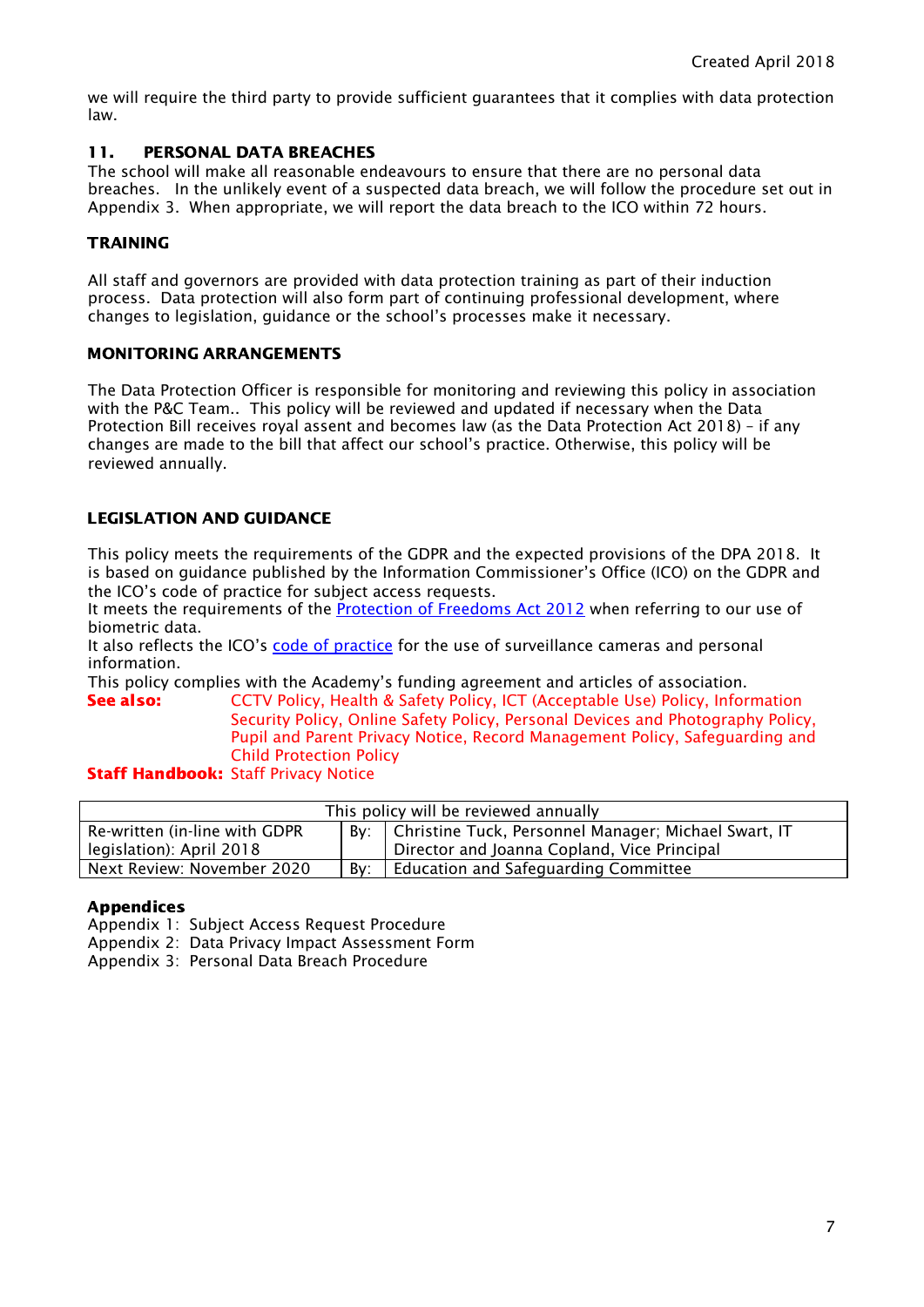#### DATA PROTECTION POLICY APPENDIX 1



## SUBJECT ACCESS REQUEST (SAR) PROCEDURE

An individual can request details of personal data which is being held about them. The following process should be followed when making a Subject Access Request:

- Submit a request in writing detailing the information they wish to see. This should be sent to the Head Teacher by e-mailing head@academy.thomas-s.co.uk
- The Data Protection Officer will review any request under the guidance and advice of the P&C Team and the individual will be contacted if further information is required (e.g. in order to confirm the identity or authority of the individual or in order to assist in locating the data sought by the individual).
- Once the P&C Team have all the information required an acknowledgement will be sent to the individual confirming receipt of the request and advising that the information requested will be provided within 1 calendar month of the acknowledgement. In some cases the time period may be extended by a further 2 calendar months where requests are complex or numerous. The individual will be advised if this is the case. Where requests are deemed to be manifestly unfounded or excessive the P&C Team have the right to refuse to respond. Where this is the case an individual will be provided with an explanation in writing and informed of their right to complain.
- Where the information requested identifies third parties, information will be redacted to protect the identity of them (unless permission has been expressly given by the third party for their information to be left in-tact).
- There may be occasions where information is exempt from this process (e.g. if it is legally privileged). Each SAR will be assessed by the P&C Team when the request is received.
- The P&C Team will liaise with the individual in relation to the delivery of the information when it is ready to be sent.
- The information will be provided free of charge, however where requests are deemed to be manifestly unfounded or excessive, or where further copies of the same information is requested the P&C Team reserve the right to make a nominal charge for this. When we refuse a request, we will tell the individual why, and tell them they have the right to complain to the ICO.
- A log of SARs received and actions taken will be maintained by the P&C Team.

We will not disclose information if it:

- Might cause serious harm to the physical or mental health of the pupil or another individual
- Would reveal that the child is at risk of abuse, where the disclosure of that information would not be in the child's best interests
- Is contained in adoption or parental order records
- Is given to a court in proceedings concerning the child
- Is legally privileged

If the request is in relation to the schools CCTV cameras, the CCTV request form should be used which can be located at the back of the CCTV Policy.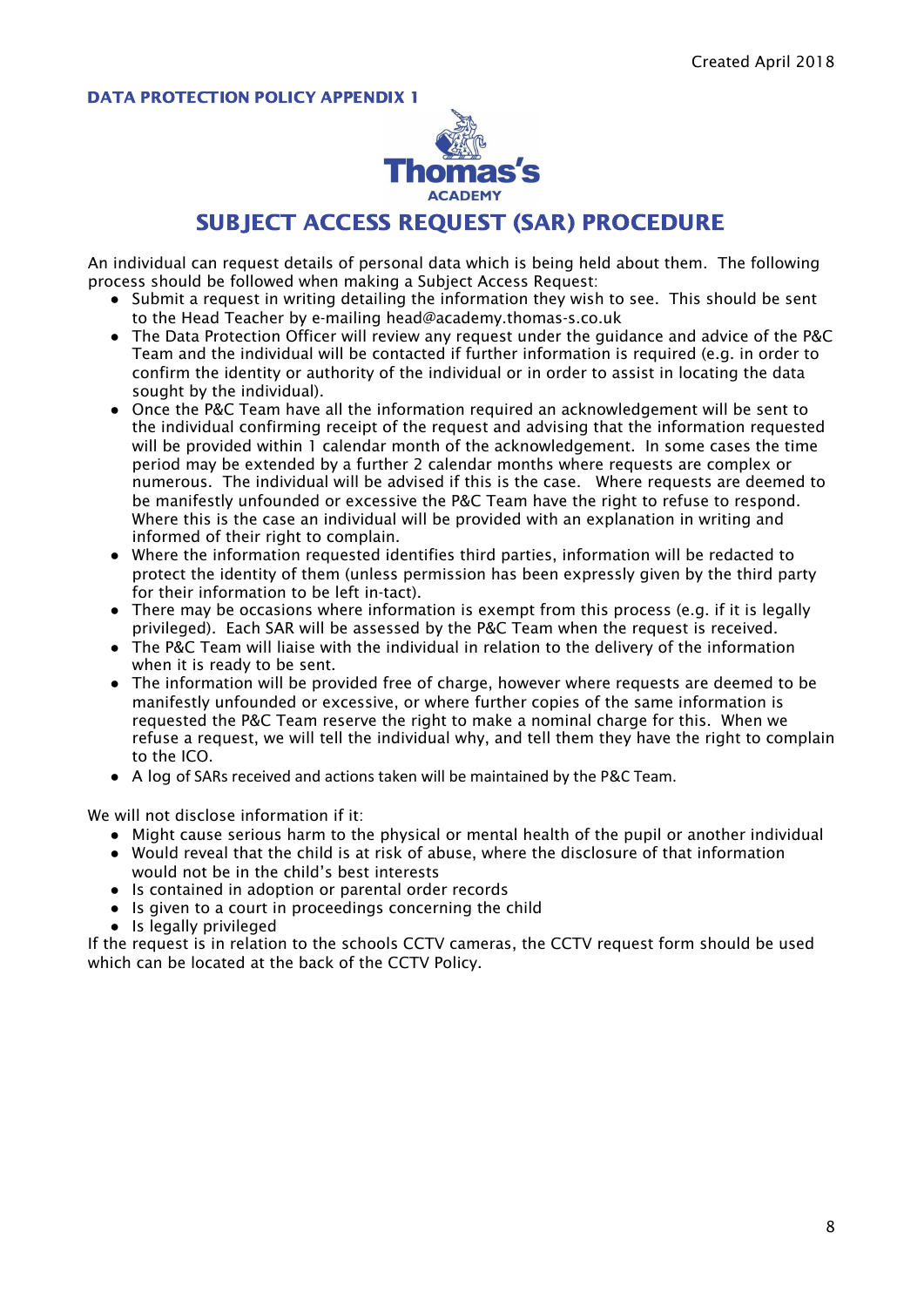## DATA PROTECTION POLICY APPENDIX 2



## DATA PRIVACY IMPACT ASSESSMENT (DPIA) FORM

This form should be completed when a new project is being considered and where changes used are planned to existing practices (e.g. system or process changes with relates to personal information).

DPIA forms should completed in liaison with the P&C Team and must be signed off by the IT Director or Personnel Manager

| Date of Assessment:                                                                   |  |
|---------------------------------------------------------------------------------------|--|
| Completed by:                                                                         |  |
| Name of the Process:                                                                  |  |
| Purpose of the Process:                                                               |  |
| Under what legal basis it the information<br>being processed?                         |  |
| Where does the data come from?                                                        |  |
| In which locations does the processing<br>take place?                                 |  |
| Who is impacted by the processing?                                                    |  |
| What is the process for deleting the data?                                            |  |
| Describe the process workflow:                                                        |  |
| What risks are there to the data subject?                                             |  |
| What measures are currently in place to<br>protect the data subject and their rights? |  |
| What additional measures will be put in<br>place to ensure all risks are covered?     |  |
| Is the risk deemed to be *High, Medium<br>or Low?                                     |  |
| Date of next review                                                                   |  |
| Reviewed and signed off by the P&C                                                    |  |

Team

\* If the risk is deemed to be high and the risk cannot be mitigated then the ICO (Information Commissioner Officer) must be consulted before the processing commences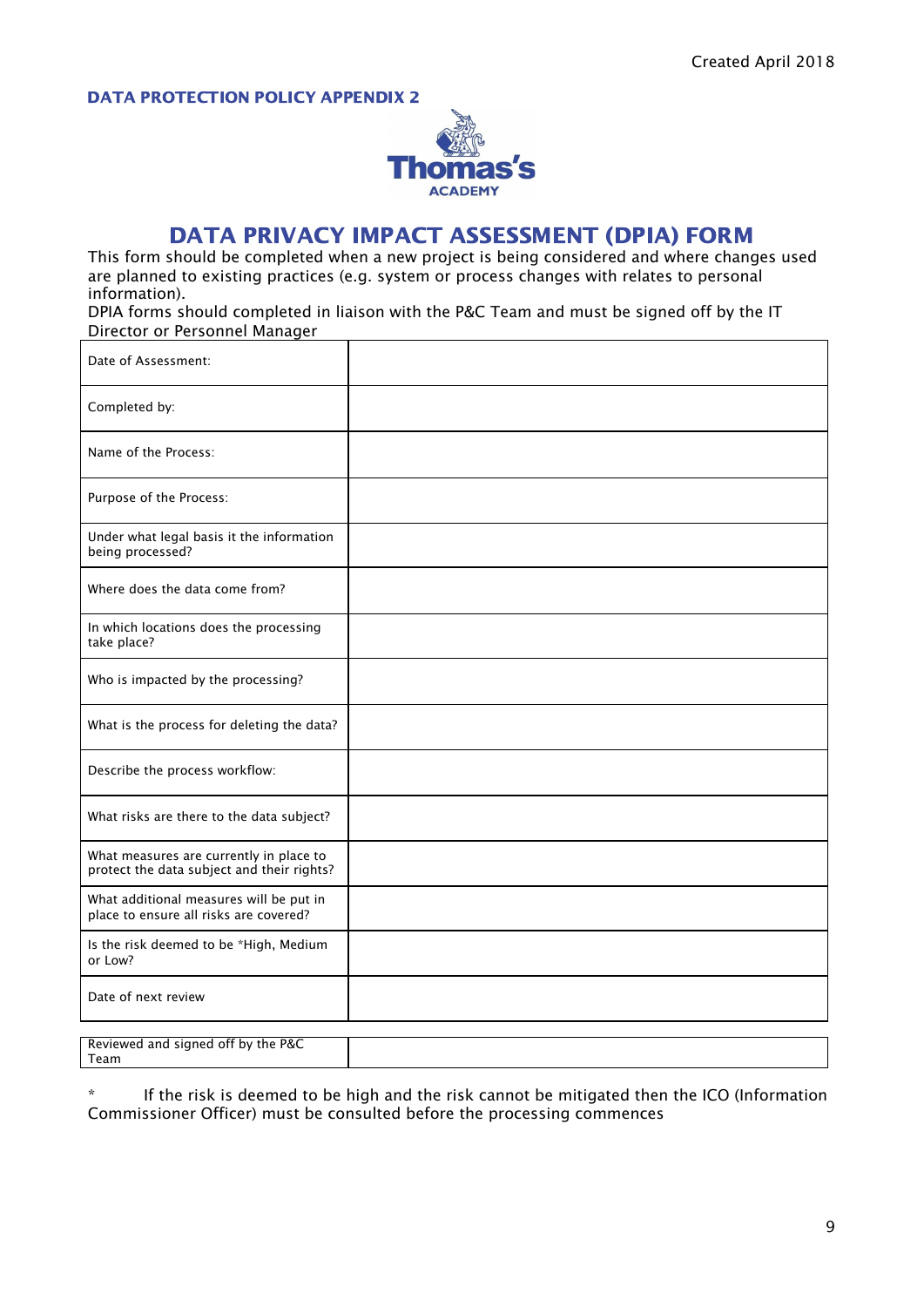#### DATA PROTECTION POLICY APPENDIX 3



## PERSONAL DATA BREACH PROCEDURE

This procedure is based on guidance on personal data breaches produced by the ICO.

- On finding or causing a breach, or potential breach, the staff member or data processor must immediately notify the Data Protection Officer by calling 02077362318 or by emailing [cjames@academy.thomas-s.co.uk](mailto:cjames@academy.thomas-s.co.uk)
- If the school's Data Protection Officer is not available then the breach should be reported to the P&C team on 03333 212337 or by e-mailing [compliance@thomas-s.co.uk](mailto:compliance@thomas-s.co.uk) providing as much information as possible.
- The Data Protection Officer will investigate the report in association with the P&C team, and determine whether a breach has occurred. To decide, the P&C Team will consider whether personal data has been accidentally or unlawfully:
	- o Lost
	- o Stolen
	- o Destroyed
	- o Altered
	- o Disclosed or made available where it should not have been
	- o Made available to unauthorised people
- The P&C Team will alert the headteacher and the Governors
- The P&C Team will make all reasonable efforts to contain and minimise the impact of the breach, assisted by relevant staff members or data processors where necessary. (Actions relevant to specific data types are set out at the end of this procedure)
- The P&C Team will assess the potential consequences, based on how serious they are, and how likely they are to happen
- The P&C Team will work out whether the breach must be reported to the ICO. This must be judged on a case-by-case basis. To decide, the P&C Team will consider whether the breach is likely to negatively affect people's rights and freedoms, and cause them any physical, material or non-material damage (e.g. emotional distress), including through:
- Loss of control over their data
- Discrimination
- Identify theft or fraud
- Financial loss
- Unauthorised reversal of pseudonymisation (for example, key-coding)
- Damage to reputation
- Loss of confidentiality
- Any other significant economic or social disadvantage to the individual(s) concerned
- If it's likely that there will be a risk to people's rights and freedoms, the P&C Team must notify the ICO.
- The P&C Team will document the decision (either way), in case it is challenged at a later date by the ICO or an individual affected by the breach. Documented decisions are held by the Personnel Manager.
- Where the ICO must be notified, the P&C Team will do this via the 'report a breach' page of the ICO website within 72 hours. As required, the P&C Team will set out:
- A description of the nature of the personal data breach including, where possible:
- The categories and approximate number of individuals concerned
- The categories and approximate number of personal data records concerned
- The name and contact details of the P&C Team
- A description of the likely consequences of the personal data breach
- A description of the measures that have been, or will be taken, to deal with the breach and mitigate any possible adverse effects on the individual(s) concerned
- If all the above details are not yet known, the P&C Team will report as much as they can within 72 hours. The report will explain that there is a delay, the reasons why, and when the